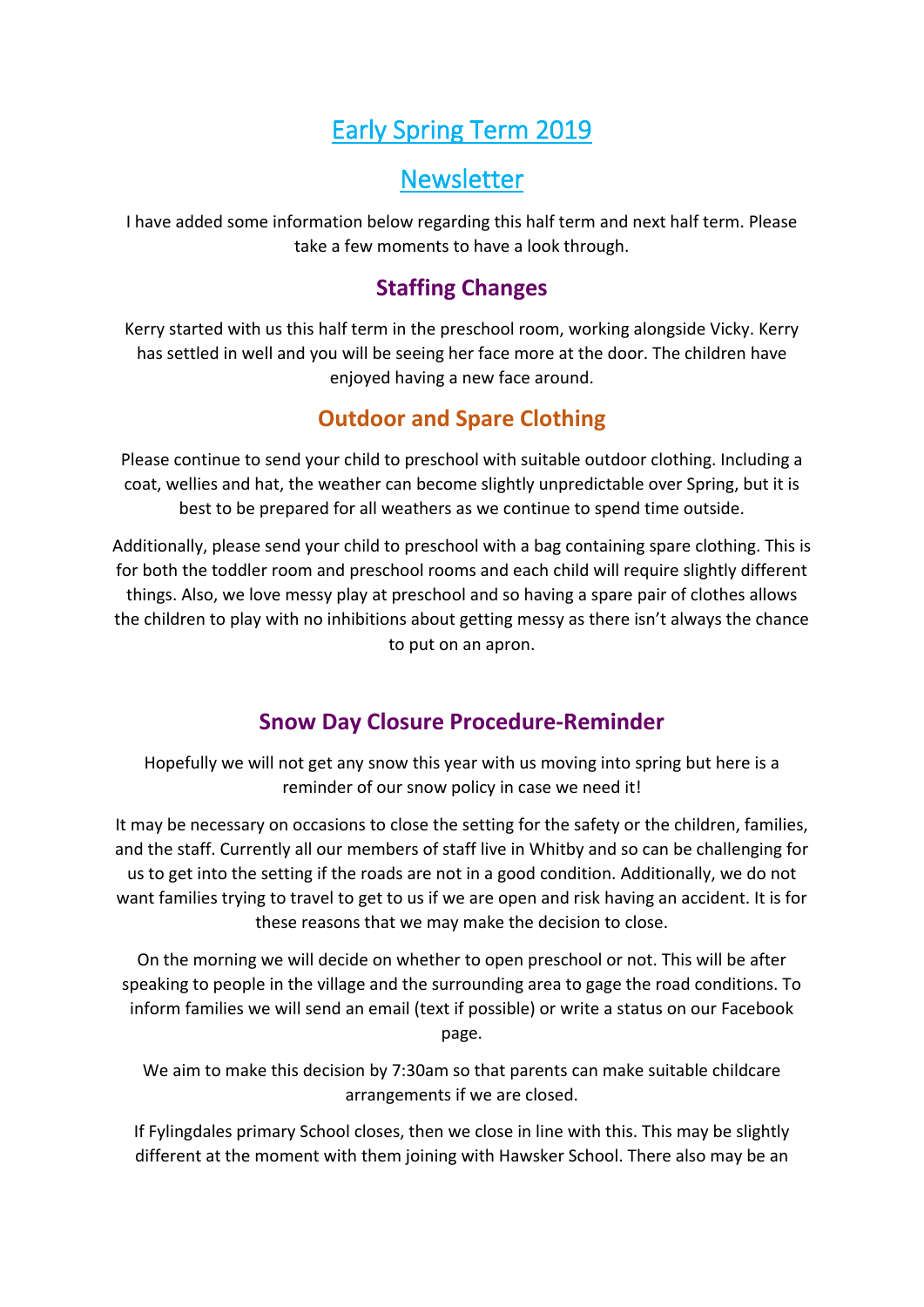occasion where they are open and we still close if our circumstances are different such as not having enough staff available.

If we open and the weather changes during these opening hours, we will immediately inform parents to come and collect their children. We aim to have the setting closed within 30 minutes for the safety of everyone. We realise this may be inconvenient for families and so if we think this is a risk during the day then we are unlikely to open from the start of the day.

Thank you for your understanding with this.

### **World Book Day**

We will be celebrating world book day at preschool on Thursday 3<sup>rd</sup> March. As part of this please bring in your child's favourite book and can dress up as a character if they would like. We have lots of dressing up clothes at preschool so please don't feel as though you must buy something new.

### **Red Nose Day**

On Friday 18th March we will be taking part in Red Nose Day! We have lots of exciting activities planned and will keep you informed of these nearer the time, please look out for an email or Facebook post after the half term!

### **Invoices**

I have sent out the invoices for Late Spring Term 2022. If you have not yet received this, please let me know. All invoices are due on your child's first session back after the half term. Details of how to pay are located on the bottom of your invoice.

If you have any queries regarding your invoice, please don't hesitate to contact me.

## **Booking confirmations**

#### **For summer term**

I have started to send out booking confirmation forms for you to confirm your hours for summer term (25<sup>th</sup> April onwards). You do not need to do anything until you have the booking confirmation form as hours for next half term are already set.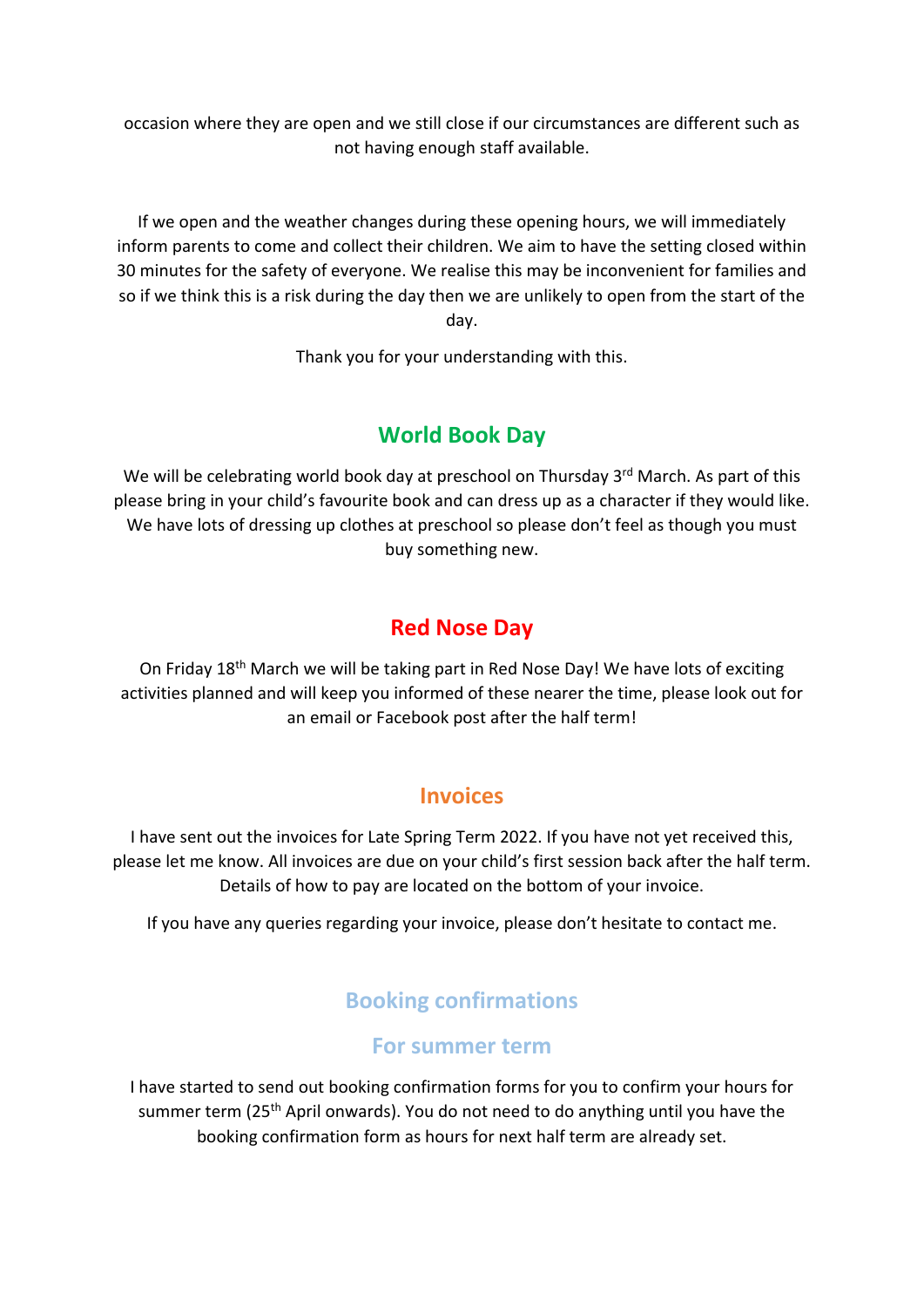The preschool room has limited availability with waiting lists on some days, where the Toddler Room is a bit more flexible, so please consider this if/when changing your child's hours. As changing a day will likely result in you not being able to change back until September at the earliest.

For those beginning their funding in the summer term we have already spoken with you to confirm your hours.

## **3&4 year old- 15 hour funding**

### **For Summer term**

For those children who have just turned (or are turning 3) before the start of the summer term (beginning Monday 25<sup>th</sup> April) they will automatically receive 15 funded hours. We will have already discussed this with you and booked in your child's hours beginning in the summer term. You do not need to do anything further at this time, we will send you a parental agreement form to sign at the beginning of the summer term to give us permission to claim the hours on your behalf.

For those who are already accessing the 15 hours funding you do not need to do anything further. We will send you a parental agreement to sign at the start of the summer term to give us permission to claim the hours.

## **Extended entitlement (30 hours funding)**

### **For Summer term**

Please could all parents who are currently accessing this additional funding ensure that they have reconfirmed their codes. This needs doing every 3 months to ensure you are able to continue to access the funding. If you do not do this and the code runs out there is nothing, we can do to continue the funding for the rest of the term, so it is really important you do this.

To reconfirm your code, you need to log into your childcare account. You should receive an email near the time of reconfirmation so please keep up to date with this.

If you think you may be eligible for the additional funding, please apply and if successful send us your code and National Insurance Number for us to verify. This needs doing before the summer term and we will try to accommodate hours where possible but spaces are becoming very limited.

Please visit the childcare choices website for more information.

<https://www.childcarechoices.gov.uk/>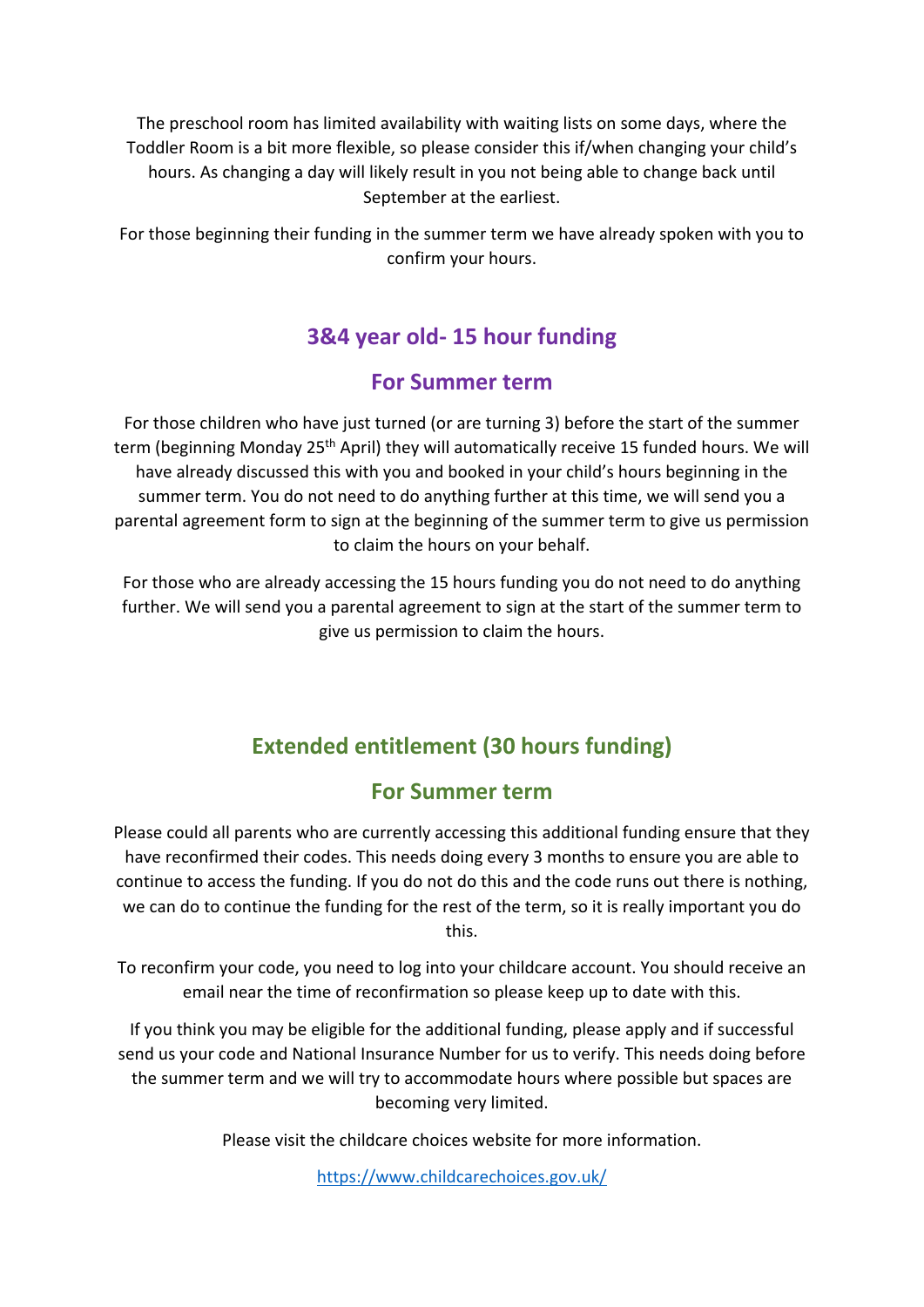#### **Unfunded Week**

#### **Week commencing Monday 23rd June 2022**

We have been informed by county that there will be 2 weeks where we will not receive funding. This means week Commencing Monday 23rd June 2022 will be a paid week for funded children. You can choose to bring your child this week for their full hours which they are booked in for, reduce hours to shorter sessions or you can choose not to bring your child. I will send out a form nearer the time for parent/carers to complete. The second unfunded week we will honour to cover training days/bank holidays/snow days which are usually still paid days.

#### **Open Day**

Saturday 5th March we are holding an Open Day 10:30am-2pm for new parents and children to come and look around the setting. We would really appreciate your help to spread the word. I has been advertised on our Facebook page so please feel free to share it. We are looking at arranging a second Open Day for current parents, a date is to be confirmed.

#### **Danceathon - Fundraising**

During this last week of half term the children and staff have been involved in our fundraiser, a sponsored Danceathon! We are hoping to raise £1,000 towards improvements to preschool!

Due to Covid restrictions we have not been able to hold many big fundraising events that would usually help with cost toward developing and improving the setting, so we need to boost our fundraising pot! The children have been dancing for the minimum of 12 minutes a day Monday to Friday to achieve one hour of dancing! The children have really danced there socks off!

Please visit and share our just giving page which is located below (and on our Facebook page).

[https://www.justgiving.com/crowdfunding/dena-bagi?utm\\_id=2&utm\\_term=yabMyPZda](https://www.justgiving.com/crowdfunding/dena-bagi?utm_id=2&utm_term=yabMyPZda)

Thank you to those who have brought sponsor money in so far.

#### **Covid-19**

Please ensure you remain vigilant regarding Covid-19 symptoms, isolating, testing over the half term break. We return from Monday 28th February so please report any positive cases that have occurred then. I still need to report positive cases of children and staff even if they do not affect the setting. If you are unsure of return dates after a positive covid case, please do not attend the setting until you have spoken with me or NHS Test and Trace.

If anyone has any queries about the above, please do not hesitate to contact me. I will check the preschool emails as and when I can over the holidays.